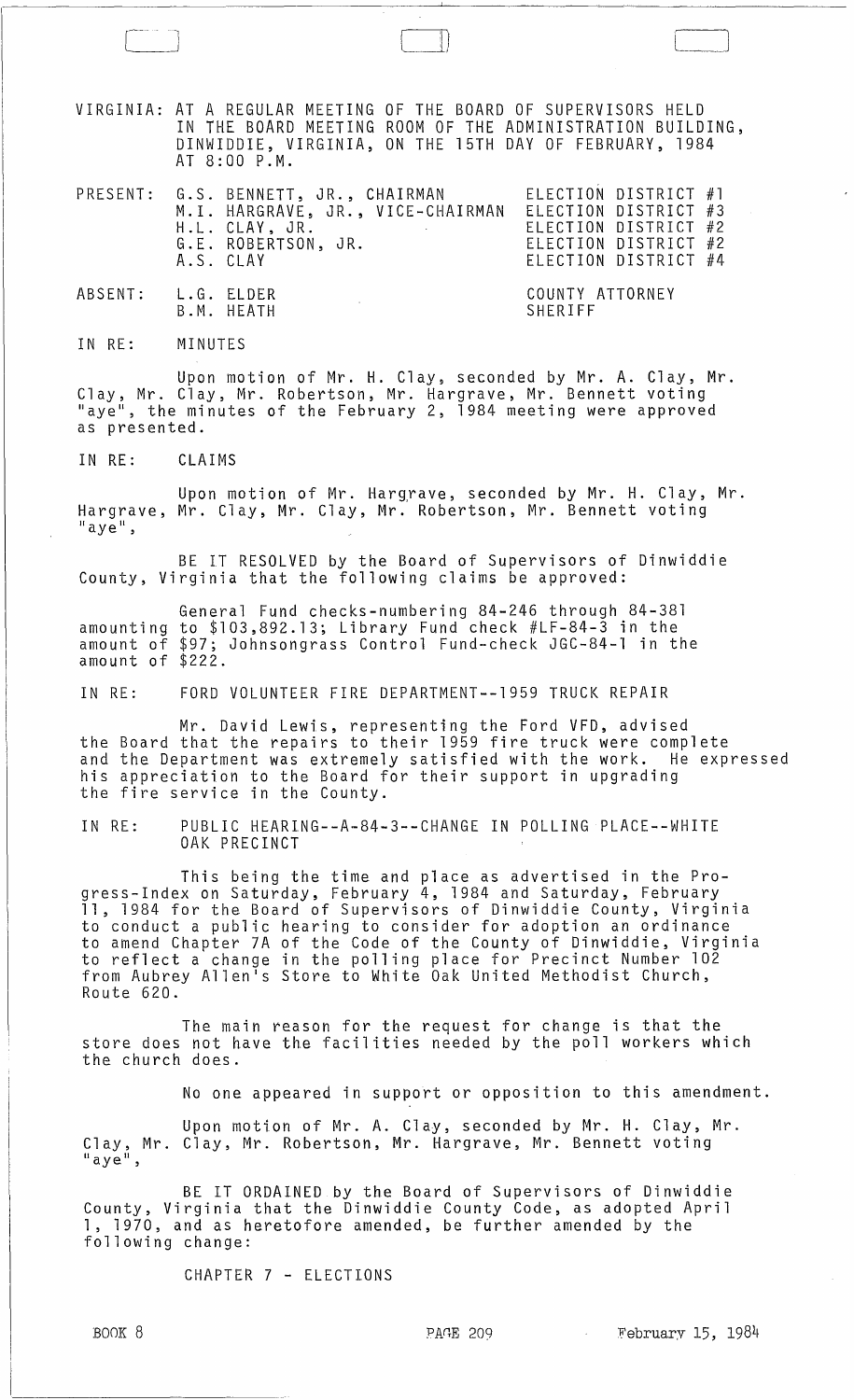Section 7A-3. Precincts. - Names, number and polling places.

The numbers and names of the precincts constituting the various election Districts shall be as follows:

## Precinct Polling Place

'ElECTION DISTRICT NUMBER 1

|  | Number 101, Darvills    | Darvills Community Center         |
|--|-------------------------|-----------------------------------|
|  | Number 102, White Oak   | White Oak United Methodist Church |
|  | Number 103, Church Road | Midway Elem. School               |

ELECTION DISTRICT NUMBER 2

|  | Number 201, Rohoic    | Rohoic Elem. School           |
|--|-----------------------|-------------------------------|
|  | Number 202, Brickwood | The Rock Church               |
|  | Number 203, Edgehill  | Namozine Vol. Fire Department |
|  | Number 204, New Hope  | St. John's Recreation Hall    |
|  |                       |                               |

ELECTION DISTRICT NUMBER 3

|                   | Number 301, Dinwiddie |        | Dinwiddie Co. Gov't. Center |  |  |  |
|-------------------|-----------------------|--------|-----------------------------|--|--|--|
| Number 302, Reams |                       |        | Oak Grove United Methodist  |  |  |  |
|                   |                       | Church |                             |  |  |  |

#### ELECTION DISTRICT NUMBER 4

|  | Number 401, Cherry Hill | Old Hickory Hunt Club Bldg. |
|--|-------------------------|-----------------------------|
|  | Number 402, McKenney    | McKenney Town Hall          |
|  | Number 403, Rocky Run   | Rocky Run United Methodist  |
|  |                         | Church                      |

IN RE: ROUTE 40--PROJECT 0040-026-107, C501--GREAT CREEK TO ROUTE 702

Mr. B.C. Medlock, representing the McKenney Ruritan Club, appeared before the Board to discuss two safety improvements on Route 40 and to solicit the County's support in approaching the Highway Commission for funding.

He stated that the plans have been completed by the Highway Department for a project on Rt. 40 from Great Creek to Route 702 which is approximately 3.06 miles in length. At present, there are no funds in the six year primary plan to complete the project and the local citizens are very concerned about two hazardous locations they would like to see completed. He stated there have been numerous accidents at these two locations and the expanded activity of Camp Pickett will add to the problem.

One location begins at Rt. 702 at the home of Richard Avery. The other is .30 miles West of the intersection of Rt. 610 .

He stated a preallocation hearing will be held April 6 at the Richmond District Office and they would like to have a resolution of support from the Board as well as representation at the meeting.

Since the locations are in Mr. A. Clay's and Mr. Bennett's areas, they agreed to meet with Mr. Medlock to discuss these locations and consider a resolution at their March 7 meeting.

IN RE: FIRE CHIEF'S ASSOCIATION--BY-LAWS

Chris Goad, Chief, Dinwiddie VFD, suggested that after the Board had time to review the proposed by-laws presented for the Fire Chief's Association that they meet with the fire chiefs in the near future to discuss any questions or concerns they might have.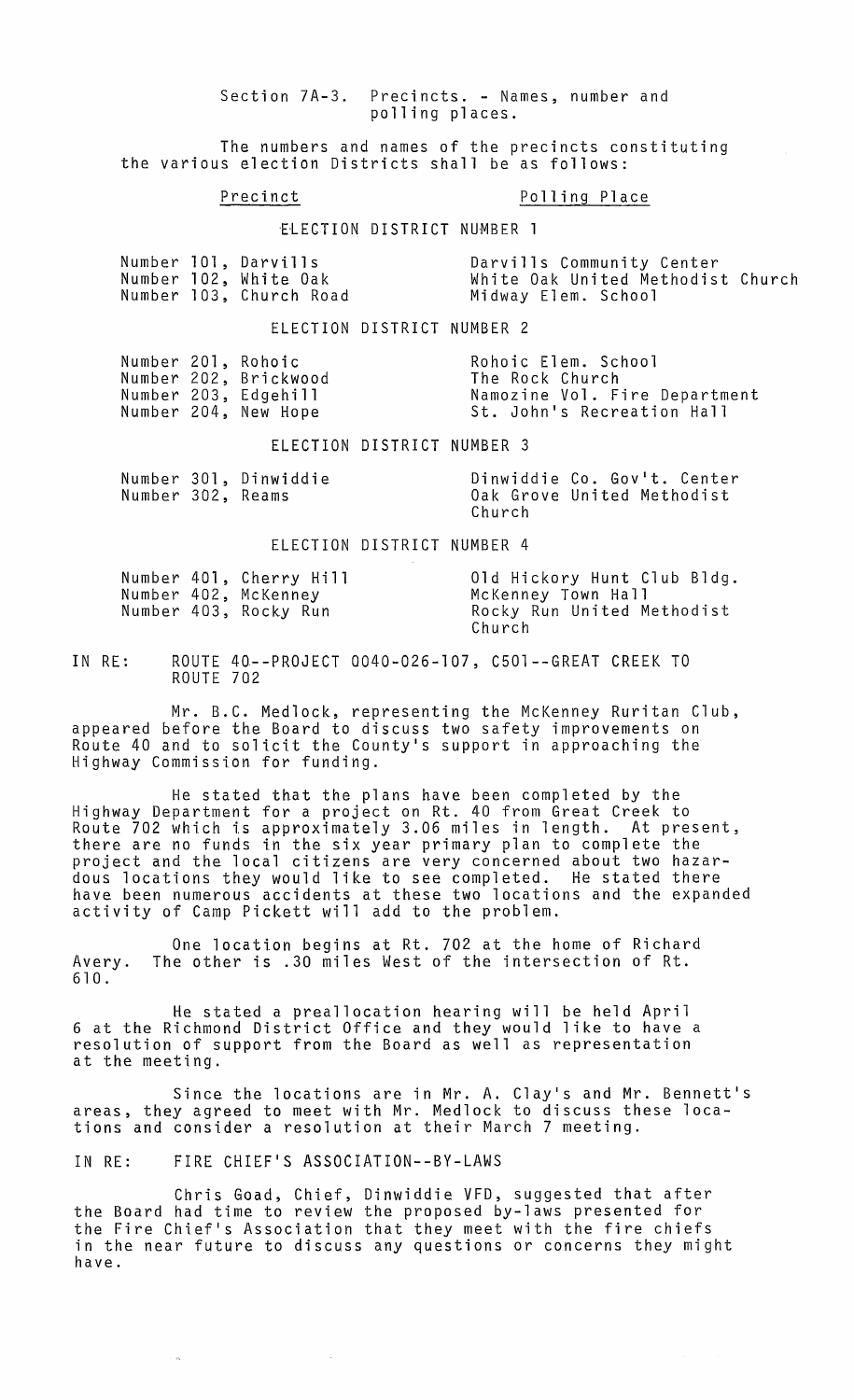The Board members agreed to meet with the Fire Chiefs at a time convenient to both.

 $\begin{picture}(150,10) \put(0,0){\line(1,0){10}} \put(15,0){\line(1,0){10}} \put(15,0){\line(1,0){10}} \put(15,0){\line(1,0){10}} \put(15,0){\line(1,0){10}} \put(15,0){\line(1,0){10}} \put(15,0){\line(1,0){10}} \put(15,0){\line(1,0){10}} \put(15,0){\line(1,0){10}} \put(15,0){\line(1,0){10}} \put(15,0){\line(1,0){10}} \put(15,0){\line($ 

IN RE: BINGO & RAFFLE PERMIT--ST. JOHN'S CATHOLIC CHURCH

Upon motion of Mr. Robertson, seconded by Mr. H. Clay, Mr. Robertson, Mr. Clay, Mr. Clay, Mr. Hargrave, Mr. Bennett voting<br>"aye", the following resolution was adopted: "aye", the following resolution was adopted:

WHEREAS, St. John's Catholic Church has made application to the Board of Supervisors to renew their Bingo & Raffle permit for'the calendar year 1984; and

WHEREAS, St. John's Church has paid the \$10.00 fee and meets the requirements of the State Code of Virginia;

NOW THEREFORE BE IT RESOLVED: by the Board of Supervisors of Dinwiddie County,· Virginia that the. Bingo & Raffle permit be renewed for St. John's Catholic Church for the calendar year 1984.

IN RE: APPOINTMENT--DINWIDDIE INDUSTRIAL DEVELOPMENT AUTHORITY

Mr. A. Clay nominated Mr. Robert A. Wallace, Sr. Mr. Hargrave seconded the nomination.

Mr. Clay, Mr. Hargrave, Mr. Clay, Mr. Robertson, Mr. Bennett voting "aye", Mr. Robert A. Wallace, Sr. was appointed to the Dinwiddie Industria" Deve'lopment Authority, to fill: the unexpired term of Franklin Hall, ending February 5, 1985.

IN RE: RECODIFICATION OF COUNTY CODE  $\mathcal{A}=\mathcal{A}(\mathcal{Q})$ 

The County Administrator stated that bids were solicited and two proposals were submitted to recodify the County code. He and the County Attorney reviewed the proposals and held interviews with those who desired one. As a result. they wecommend the County contract with Municipal Code Corporation, Tallahassee, Florida. This firm does work in 47 states and extensively in Virginia. The bid from Municipal Code was \$8,000. The bid from the Michie Company was \$19,250.

The County Administrator added that the money is budgeted for this work which is estimated to take 10 to 12 months. 100 copies will be provided, 50 bound. Anything over 200 pages<br>will be \$28 per page.

Upon motion of Mr. H. Clay, seconded by Mr. Hargrave, Mr. H. Clay, Mr. Hargrave, Mr. Clay, Mr. Robertson, Mr. Bennett voting "aye", the Chairman and County Administrator are authorized to execute a contract with Municipal Code Corporation to recodify<br>the County code.

IN RE: THROUGH TRUCK RESTRICTIONS--ROUTE 1310 and 601

The County Administrator presented a letter from the Assistant Resident Engineer, VDH&T, outlining the procedures for establishing through truck restrictions on secondary roads. The Board had previously requested this information concerning Rt. 1310 and a portion of Rt. 601.

The procedures call for a public hearing to be held by the Board of Supervisors to receive public comment concerning end bound of supervisors to receive forwarded to the Virginia Department to go through the required steps for action by the Highway Commission. These comments wi 11 be of Highways and Transportation<br>action by the Highway Com-

Mr. Robertson moved that a public hearing be advertised for March 21, 1984 at 8:00 P.M. to receive public input on the restriction of truck traffic on Rt. 1310 and Rt. 601 from Rt. 632 to Rt. 600.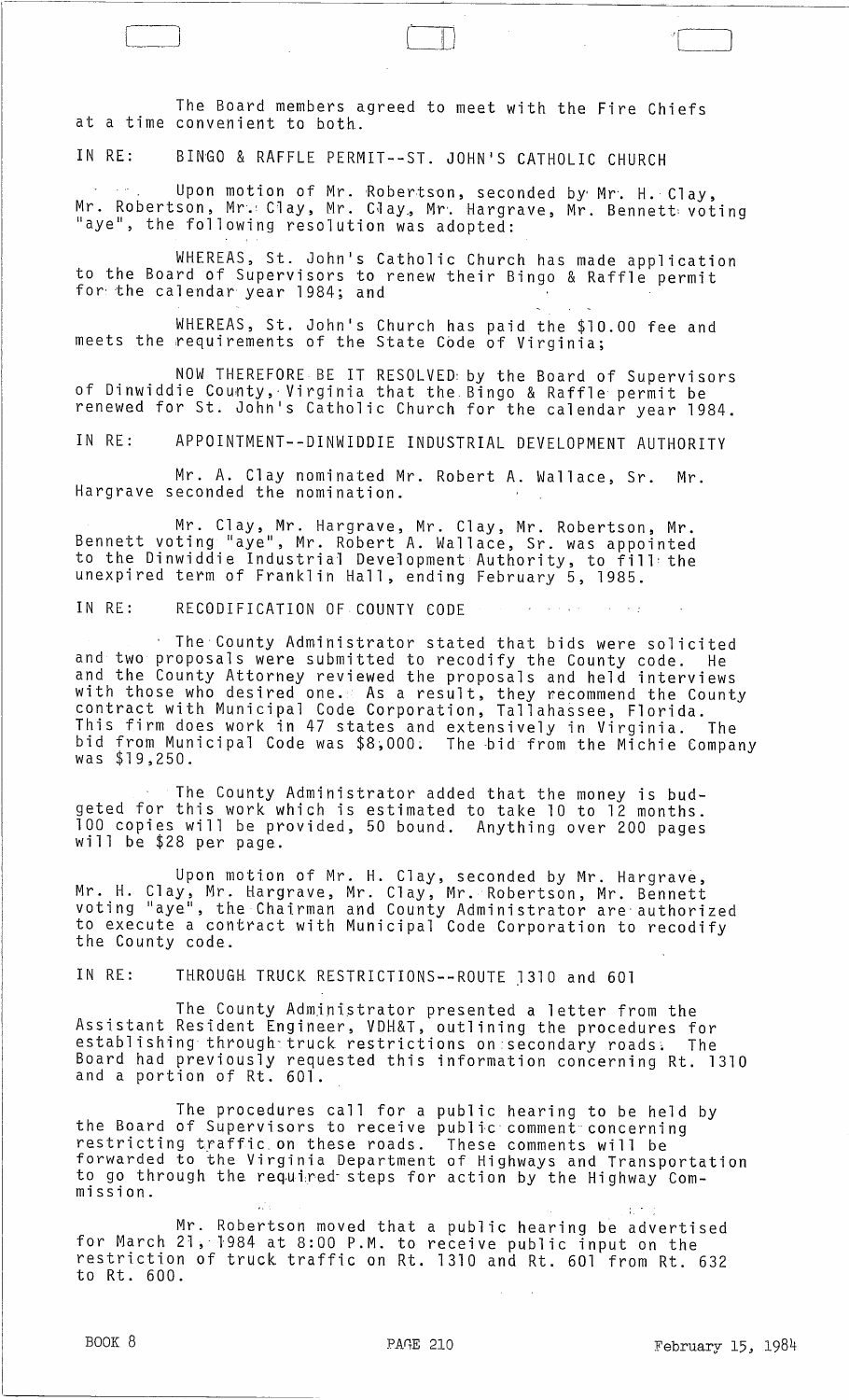Mr. H. Clay, seconded the motion. Mr. Robertson, Mr. Clay, Mr. Clay, Mr. Hargrave, Mr. Bennett voted "aye".

IN RE: FUTURE FARMERS OF AMERICA

The County Administrator presented a letter from the President of the Dinwiddie County Senior High chapter of the Future Farmers of America offering the County a chance to parti-<br>cipate in a project to beautify the county recreation facility across from the high school. The Chapter has received a \$100 grant from the R.J. Reynolds Company and plans to put in \$100 itself.

Mr. Hargrave indicated he would like to see a plan of what the chapter plans to do with a total cost attached. Mr. Bennett agreed, stating that he felt the Board should support<br>the project.

The County Administrator was instructed to contact the chapter to have this information for the next Board meeting.

IN RE: EXTENSION OF DOE HUNTING SEASON

The County Administrator advised the Board that the doe season for the County has been established for 1984. The Commission of Game and Inland Fisheries will meet in April to receive suggestions on adjustments for the 1985 season if the Board desires to request any changes.

Mr. H. Clay stated he understood the deer kill was up. Mr. Bennett and Mr. Hargrave stated they felt the population was up too.

Mr. Bennett suggested sending a letter to the hunt clubs to get their response. He personally would like to see the doe season extended.

Mr. Robertson asked if the surrounding localities should be contacted .to coordinate the season. The County Administrator stated the Commission will make that decision based on the data received from the past season. He suggested a representative from the Commission attend the April 4 meeting to discuss this with the Board.

The Board members agreed to talk with the hunt clubs in their individual areas to receive further input on changing the season.

IN RE: AUTHORIZATION TO PUBLISH USE REPORT OF FEDERAL FUNDS AND TREASURER'S ACCOUNTABILITY TO THE COUNTY

Upon motion of Mr. Robertson, seconded by Mr. H. Clay, Mr. Robertson, Mr. Clay, Mr. Clay, Mr. Hargrave, Mr. Bennett voting "aye", the County Administrator was authorized to publish the Use Report of Federal Funds and the Treasurer's Accountability to the County in the newspaper as required by statute.

IN RE: INCREASED SALE OF COUNTY AUTO TAGS

Mr. W.E. Jones, Treasurer, reported that the Treasurer's Office has sold in excess of 1130 county tags over last year with the increased enforcement by the Sheriff's Department.

# IN RE: EXECUTIVE SESSION

Upon motion of Mr. Hargrave, seconded by Mr. A. Clay, Mr. Hargrave, Mr. Clay, Mr. Clay, Mr. Robertson, Mr. Bennett voting "aye", pursuant to Sec. 2.1-344(6) of the Virginia Freedom of Information Act, the Board moved into Executive Session at 8:50 P.M. to discuss legal matters. The meeting reconvened into Open Session at 10:20 P.M.

 $\hat{\alpha}$  ,  $\hat{\beta}$  ,  $\hat{\alpha}$  ,  $\hat{\beta}$  ,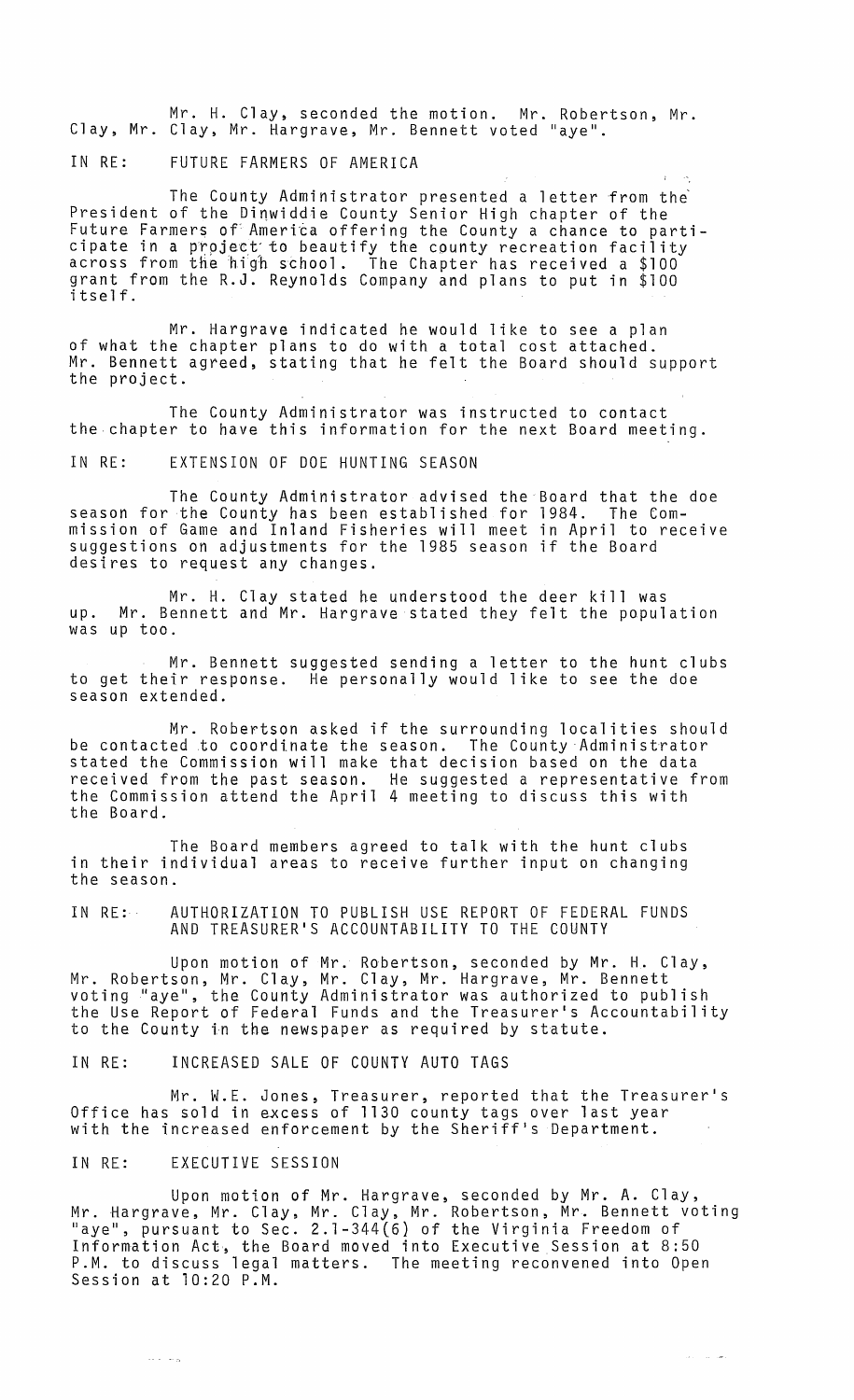### IN RE: ADJOURNMENT

Upon motion Qf Mr. Hargrave, seconded by Mr. H. Clay, Mr. Hargrave, Mr. Clay, Mr. Clay, Mr. Robertson, Mr. Bennett voting "aye", the meeting was adjourned until 7:00 P.M., February 22, 1984.

<sup>~</sup>!

FEBRUARY 22, 1984--7:10 P.M.--CONTINUATION OF FEBRUARY 15, 1984 MEETING

|  | PRESENT: G.S. BENNETT, JR., CHAIRMAN<br>M.I. HARGRAVE, JR., VICE-CHAIRMAN<br>H.L. CLAY, JR.<br>A.S. CLAY (7:20 P.M.) | ELECTION DISTRICT #1<br>ELECTION DISTRICT #3<br>ELECTION DISTRICT #2<br>ELECTION DISTRICT #4 |  |
|--|----------------------------------------------------------------------------------------------------------------------|----------------------------------------------------------------------------------------------|--|
|  | ABSENT: G.E. ROBERTSON, JR.                                                                                          | ELECTION DISTRICT #2                                                                         |  |

IN RE: DINWIDDIE RESCUE SQUAD--SUPPORT OF EXTENSION OF VARIANCE REQUEST FOR EMERGENCY MEDICAL TECHNICIAN TRAINING

Upon motion of Mr. H. Clay, seconded by Mr. Hargrave, Mr. Clay, Mr. Hargrave, Mr. Clay, Mr. Bennett voting "aye", the following resolution was adopted:

WHEREAS, the State Health Department through the Emergency Medical Services Agency promulgated rules and regulations effective March 1, 1983 governing emergency medical services throughout the State; and

WHEREAS, Sec. 5.02 sets forth the minimum EMS vehicle personnel requirements which state that the attendent-in-charge shall be a certified Emergency Medical Technician or an equivalent approved by the Commissioner; and

WHEREAS, the Dinwiddie County Ambulance and Rescue Squad was granted a one-year variance in January of 1983 to complete the Emergency Medical Technician training requirements by March 1, 1984; and

WHEREAS, the Dinwiddie Rescue Squad has started its training program but has been unable to meet the percentage requirements for Emergency Medical Technician trained personnel for both day and night duty; and

WHEREAS, the Dinwiddie Rescue Squad is requesting a oneyear extension of the March 1, 1984 deadline for meeting the Emergency Medical Technician training requirements;

NOW THEREFORE BE IT RESOLVED that the Board of Supervisors of Dinwiddie County, Virginia supports the Dinwiddie Rescue Squad's request and 'urges the State Health Commissioner to grant the oneyear extension from the March 1, 1984 deadline for the Emergency Medical Technician training.

IN RE: REVIEW OF 1983-84 BUDGET

To begin the 1984-85 budget preparation, the County Administrator reviewed with the Board the income and expenditures as of January, 1984. The Board agreed to meet March 13, 1984 to hear the budget requests of the Constitutional Officers and department heads.

IN RE: EXECUTIVE SESSION

,  $\mathbb{S}^{\mathbb{S}^{\mathrm{u}}}$  Upon motion of Mr. H. Clay, seconded by Mr. Hargrave, Mr. Clay, Mr. Hargrave, Mr. Clay, Mr. Bennett voting "aye", pursuant to Sec. 2.  $[-344 \cdot (6)$  of the Virginia Freedom of Information Act, the Board moved into Executive Session at 9:17 P.M. to discuss legal matters. The meeting reconvened into Open Session at 9:59 P.M.

BOOK 8 **PAGE 211** PAGE 211 **February 22, 1984** 

 $\left[\begin{matrix} 1 & 1 \\ 1 & 1 \end{matrix}\right]$